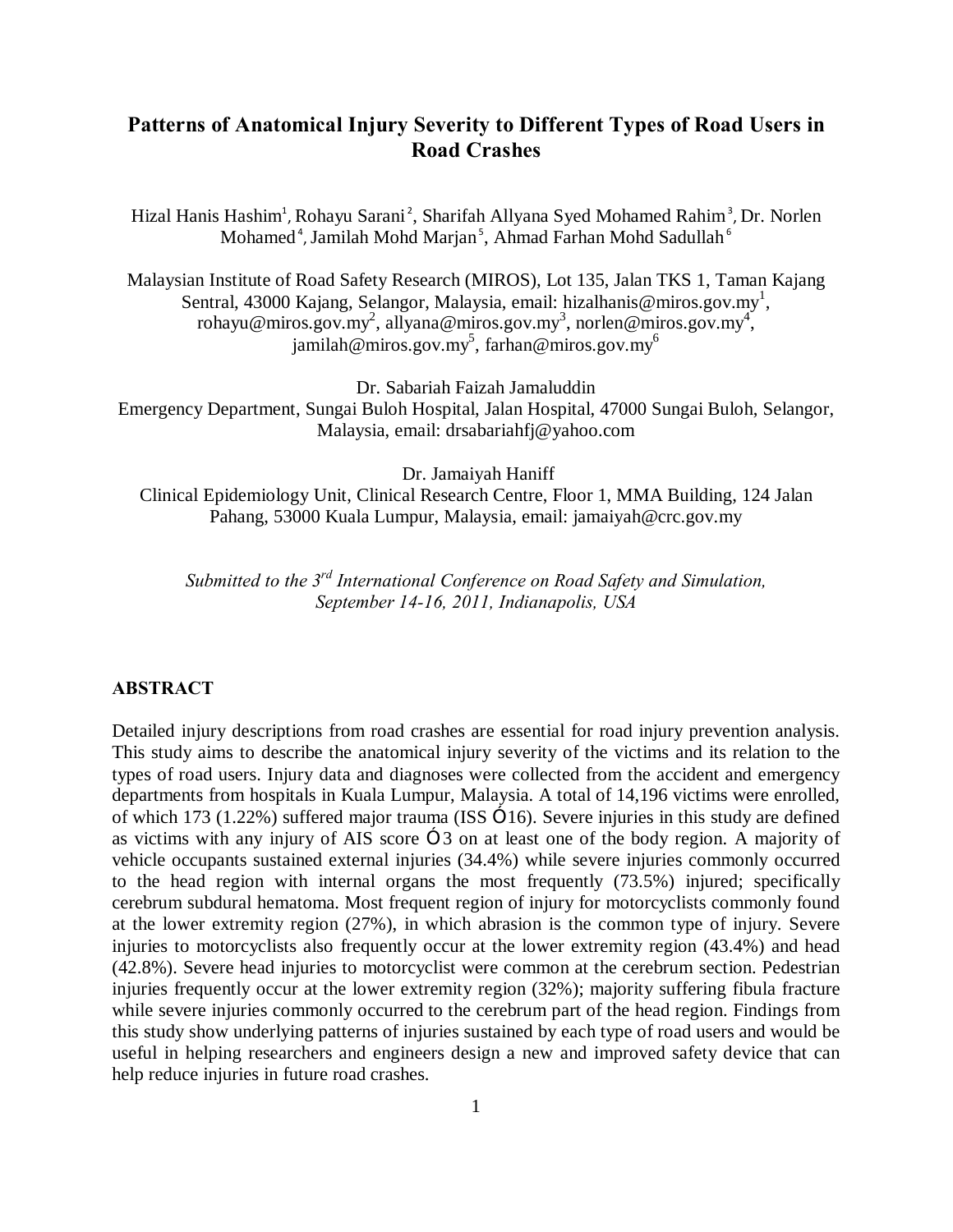**Keywords**: Road crash; Injury Severity; Injury pattern; Road trauma registry

### **INTRODUCTION**

As a developing country, Malaysia experiences a remarkable growth in terms of population, number of registered vehicles and increment in road length. Despite prosperous economic growth, the number of road traffic casualties is at an alarming rate, with an increase in number of road crashes by 56% in the past 10 years, with recent data recorded 414,421 road accidents in year 2010 and 6,872 road deaths (Royal Malaysian Police, 2010). The number of people who experienced severe and slight injuries decreased by 48% (40,812 in 2005; 21,397 in 2010), but the number of fatalities had increased by 11% (6,200 in 2005; 6,872 in 2010), indicating that the level of severity for road crashes in Malaysia is increasing.

Many countries including Malaysia rely on police data alone for road crash analysis and investigation. Circumstances of road crashes, characteristics of the people and vehicles involved in the crash and the environmental condition at the time of the crash are routinely collected by the police (Hashim & Syed Mohamed Rahim, 2009). However, previous research has identified the level of incompleteness in the police crash surveillance system (Tsui, 2009). To improve road safety performance, death statistics alone would not be sufficient as the injury details also play an important part for injury prevention. In Malaysia, vital injury details are not collected in crash investigations and this often limits the research study that can be carried out.

Globally, the first world conference on injury prevention and control which was held in Stockholm, Sweden in 1998 recognized that there was no sufficient injury information available in helping to plan for prevention or reducing the harms caused by injuries (Holder, et al., 2001). World Health Organization statistics show that road crashes is the 9th leading cause of death in the world and it is estimated to become the 5th leading cause by year 2030 (World Health Organization, 2009). Complete and accurate information on injuries and their causes is essential to improve the situation through road safety research, injury risk and outcome research, as well as for policy development and evaluation (McKenzie et al., 2008; Rosman, 2001; Rosman & Knuiman, 1994). Quality, reliable and representative information is vital in understanding the issues and in formulating strategies to address the issues (Gururaj, Rayan, Rot, & Amarnath, 2008).

By having comprehensive information on road crashes, research and intelligence to guide in solving the issue can be made as road crashes are usually preventable and predictable; most road crashes result from human error (Baker, OgNeill, Ginsburg, & Li, 1992). Road injuries follow certain patterns and previous research demonstrated the patterns of injuries between victims associated with various types of road users (Marshall & Langley, 1994), based on specific group, for example pedestrian (Arregui-Dalmases, Lopez-Valdes, & Segui-Gomez, 2010), motorcycles (Wyatt, OgDonnell, Beard, & Busuttil, 1999), high speed crashes (Weninger & Hertz, 2007), age (Newgard, 2008), children (Adesunkanmi, Oginni, Oyelami, & Badru, 2000), gender (Lindqvist, 1991), psychological outcomes (Mayou & Bryant, 2004) or specific issues such as the use of seat belts (Arajarvi, 1988). Specific case selection provides insight on the specific group or issues,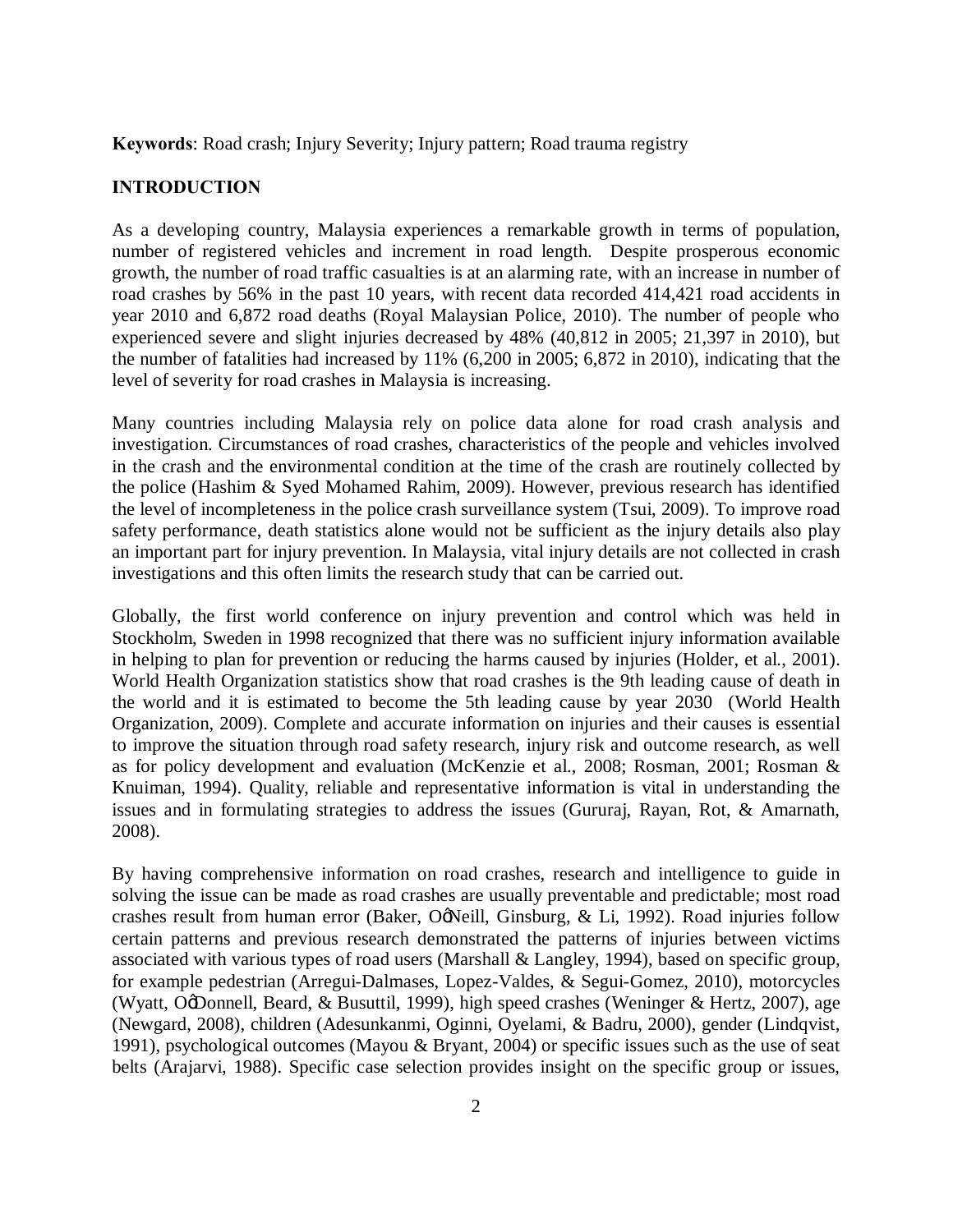which however does not provide the overall picture. There are very little studies conducted in Malaysia to investigate the anatomical injury and this study would be the first in the country specific on road crashes occurred on Malaysian roads. A comparison on parts of body injured, number of injuries sustained and injury patterns are made for each of the road users. In addition, the influence of passive safety towards the severity of injury was also evaluated.

### **METHODS**

#### **Study design and setting**

The National Trauma Database (NTrD), a national initiative data registry by the Ministry of Health to gather information on major trauma around the country, was used to help in data recording for this study. NTrD platform was used to store additional crash information. A modified version of NTrD $\alpha$  case report form was developed with more emphasize given on data collection for details related to the road crash. The additional information required by this study includes demographic information, admission details, events related to injury, pre-hospital care and management, injury details, AIS, operative procedures, victim outcome and alcohol/drug use. A five month (April ó August 2010) cross-sectional study of all road crashes victims visiting Emergency Department in six hospitals in Klang Valley was undertaken. Hospitals involved in this study include the Kuala Lumpur Hospital, Ampang Hospital, Sungai Buloh Hospital, Klang Hospital, Serdang Hospital and Selayang Hospital. All of these hospitals are government-funded hospitals which most of road crash victims in the Klang Valley area would be sent to.

The details of injury were coded in Abbreviated Injury Scale (AIS). AIS use six point ordinal scales to classify injuries by parts of the body region. The coding provides researchers with a simple, numerical method of ranking and comparing injuries by severity, and standardized the terminology used to describe injuries (Rosman, Knuiman, & Ryan, 1996). AIS is also the most widely used scale to assess injury severity related to motor vehicular crash injury (Arregui-Dalmases et al., 2010). Additional personnel called data registrars were employed to assist in performing the data coding and collections. They helped in compiling data from various sections of the hospital and code the injury. However, data registrars first need to be trained to furnish them with the expertise in medical terminology, anatomy and physiology, clinical classifications, AIS as well as the health information systems used in the hospitals. An intensive course on AIS coding was conducted where data registrars were trained to code injuries into AIS. Only successful data registrars whom pass the training and pose the required skills were allowed to perform data coding and collection.

#### **Main outcome measure**

Injury diagnoses were coded using the AIS version 2005 update 2008 (Gennarelli, 2008). The AIS severity score is an ordinal scale ranges from 1 (minor) to 6 (nonsurvivable) as follows: AIS  $0 =$  no injury, AIS 1 = minor, AIS 2 = moderate, AIS 3 = serious, AIS 4 = severe, AIS 5 = critical; AIS 6 = maximum/nonsurvivable. The Injury Severity Score (ISS) was then used to integrate the severity of the victims sustaining several injuries. ISS combines the three most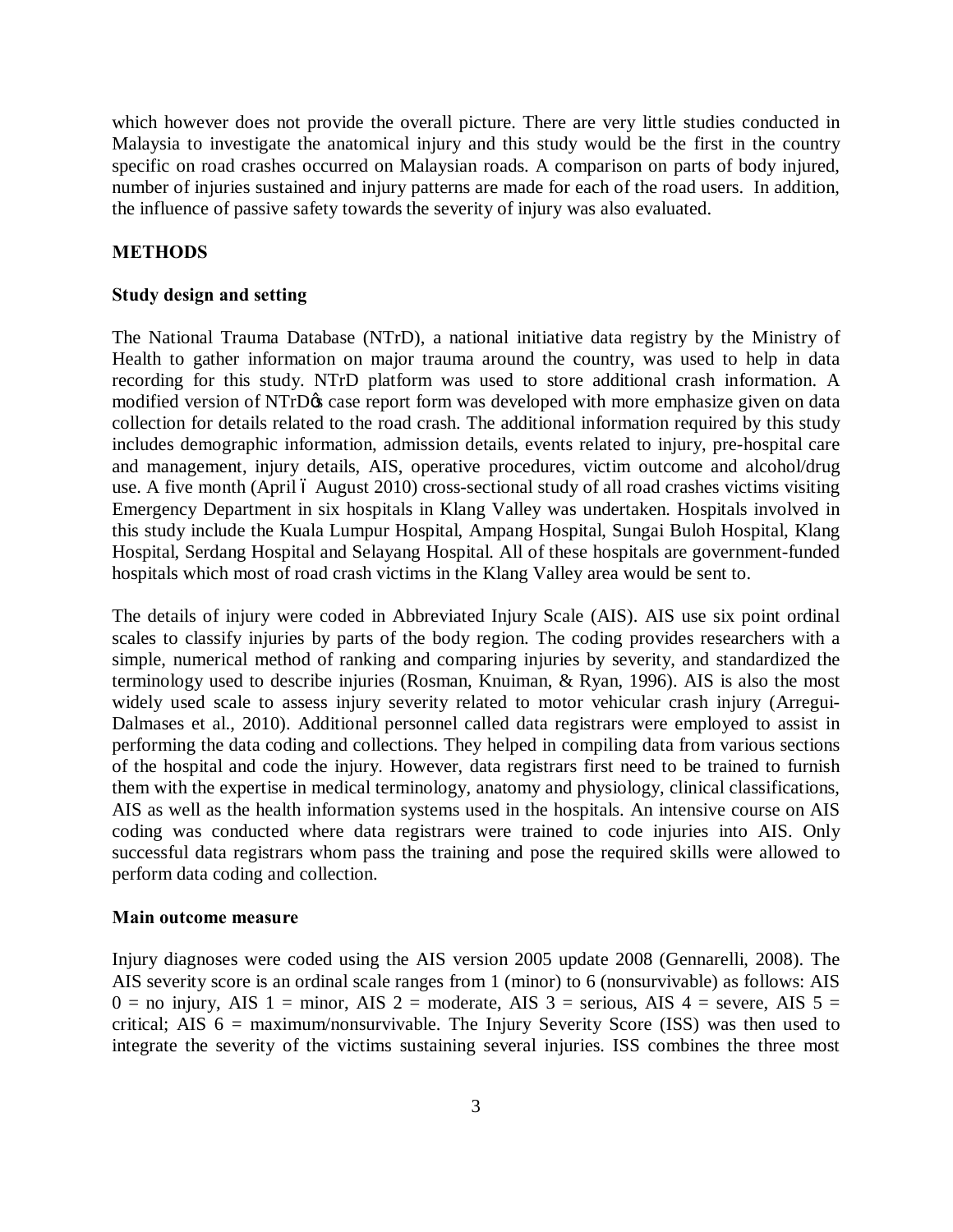severe injuries in three separate body regions based on AIS to create an ordinal scale ranging from 1 to 75 (Baker et al., 1974).

A majority of road injury cases received by the participating hospitals in this study were outpatient cases. From the total victims enrolled in the study ( $n = 14,196$ ), 16.33% was admitted to the hospital and 1.22% from the total sample sustained major trauma. Major trauma is defined as ISS  $\times$  16 (Soreide, 2009). To determine the extent of threat to life to these road user victims, only serious injuries were analyzed. Serious injuries in this study are defined as those that attain an AIS score of  $\times$  3 to any of the AIS body region. Potential differences in the proportions of serious injuries to different type of AIS body regions (head, face neck, thorax, abdomen, spine, upper extremity, lower extremity external and others) were also recorded for each type of road users.

#### **Road user characteristics**

Among the variables included in the analysis are common and known risk factors that would affect injury severity. These variables include: demographic information (gender and age), injury diagnosis and type of road user with regard to the vehicle (car/van driver, front car/van occupant, rear car/van occupant, motorcycle rider/pillion, pedestrian, bicyclist or lorry/bus users); transportation to hospital (pre-medical care treatment); number of injuries sustained; number of body regions injured; AIS codes, and the total ISS (Eid et al., 2009; Newgard, 2008).

#### **Data analysis**

To compare the injury severity outcome among the different types of road users, ISS score is used. ISS score is an ordinal scale of measurement (Linn, 2005). Therefore, nonparametric approach is suitable for data analysis as it does not require the assumptions of normality. The Kruskal-Wallis test is the nonparametric test equivalent to the independent samples of ANOVA. It tests the null hypothesis that the probability distributions of ordinal scale variables are the same for *k* independent populations, whereby  $k > 2$ . The test is applicable to data that is ranked or quantitative, independent samples, populations are not normally distributed, and level of measurement is at least ordinal (Washington, 2003), as reflected in the injury data collected in this study. The Mann-Whitney-U test is actually a Kruskal-Wallis test for two independent populations. In this study, comparisons are made for three major types of road users (pedestrians, private vehicle passengers, and motorcyclists). Whenever there is a significant difference between the groups, Mann-Whitney-U test will be conducted to see the differences between the groups. Data were analyzed with the Statistical Package for the Social Sciences (version 17, SPSS Inc.).

#### **RESULTS**

#### **Demographic data and injury patterns**

There were 14,196 road injury victims enrolled in this study. Of these victims, 1062 (7.5%) had at least one injury of  $\text{AIS} \times 3$  severity and is considered as serious injury victims. A total of 125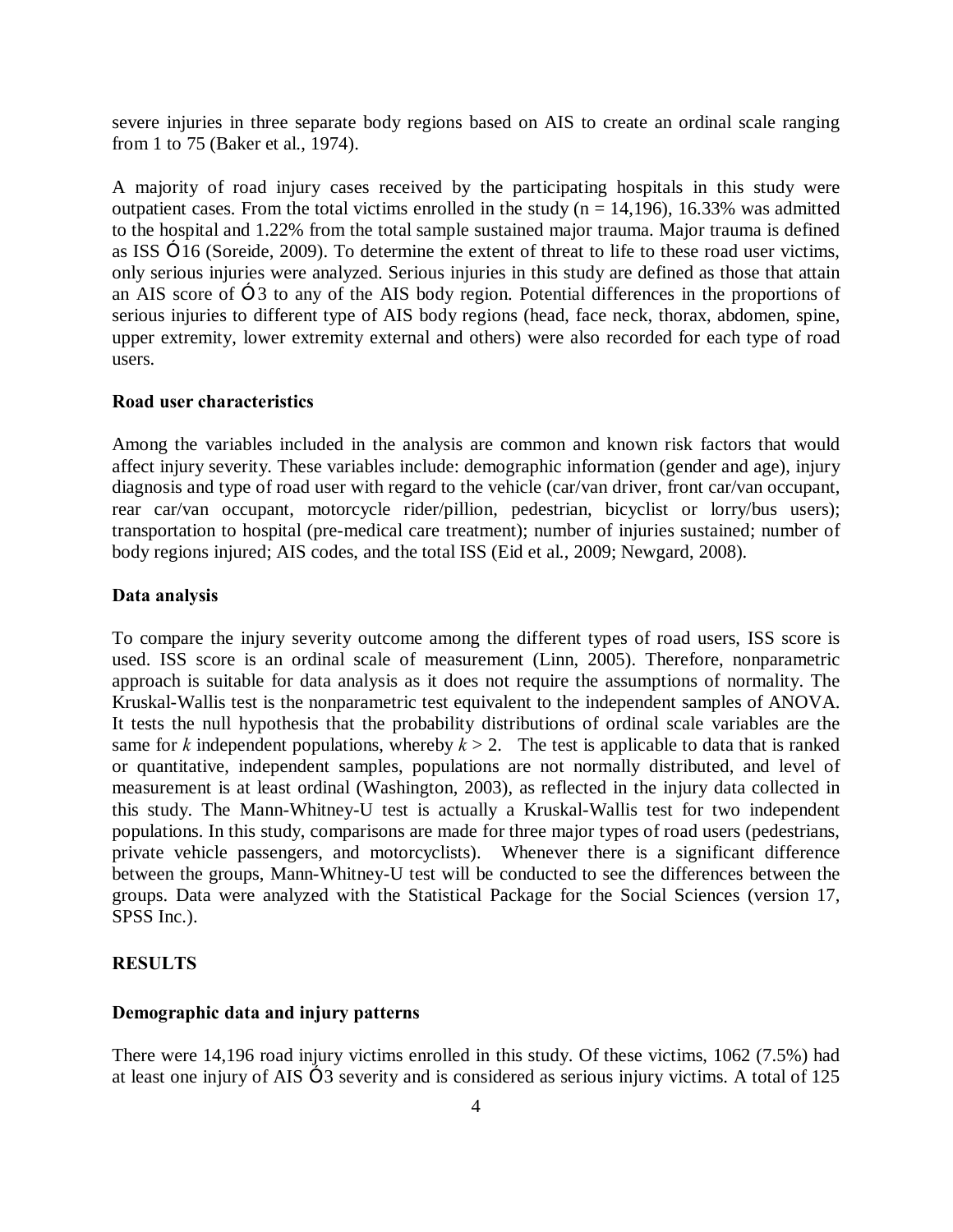victims were recorded to have died during the data collection period. Within this sample, the distributions of injuries to all road users according to the AIS score were: AIS  $1 = 74.22\%$ ; AIS  $2$  $= 17.73\%$ ; AIS 3 = 7.31%; AIS 4 = 0.52%; AIS 5 = 0.20%; AIS 6 = 0.02%.

Table 1 below summarizes the injury severity sustained by each road user according to hospitals, age, gender, number of injuries and ISS score for victims of those sustained at least one injury of AIS  $\times$  3. The highest number of victims is from Hospital Kuala Lumpur, followed by Hospital Sungai Buloh and Hospital Klang. Both Hospital Kuala Lumpur and Hospital Klang are also categorized as referral hospitals.

Looking at road user categories, the highest percentage comes from motorcycles with 80.6% from the total victims. Private passenger vehicle occupantsø account for 9.2%, pedestrian 6.0% and followed by others 4.2%. Male victims outnumber female in all categories, with 85% involvement. The age group of  $15\,$   $6\,$   $29\,$  makes up half of the statistics across road user categories, both as drivers and passengers, of which the majority are motorcyclists. On transportation to hospitals, 45% of victims were brought to hospitals by the public or the victim himself, and 54% by ambulance and the rest were by police or the fire brigade.

In terms of passenger vehicle occupants, at least 40% of them experienced 2-3 injuries, to at least two areas of body region. The same pattern can also be observed from two-wheel vehicle occupants, whereby 39% suffered 2-3 injuries, but the majority (47%) were injured at only one part of the body region. Across all road users, 80% of victims suffered at least two injuries and more, but only 17% suffered injuries to more than three parts of the body. ISS score shows that 84% had ISS score of less than 16, while the rest suffered an ISS score of 16 and above which is considered to be major trauma.

## **Passive safety device use**

Helmet were used by  $68.7\%$  (n = 11,825) of the motorcyclist who were involved in the road crashes. Seat belts were used by  $32.6\%$  (n = 1,201) of the private passenger vehicles road crash victims. Airbag use was rather low, with only 1.7%, while 9.9% of the victims have airbag in their cars but they were not triggered during the crash. A majority (88.3%) has unknown status of airbag (n =  $1,201$ ).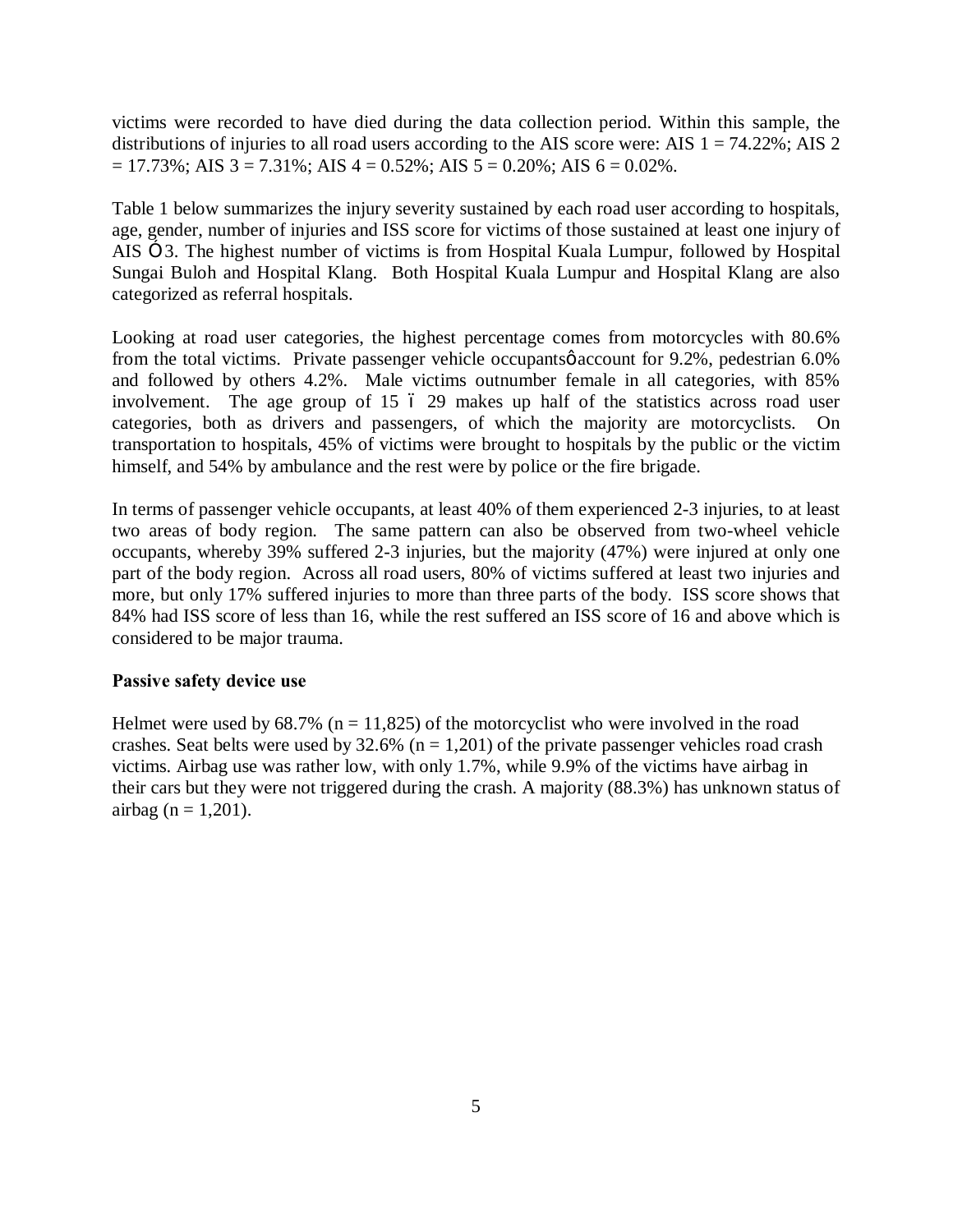|                          | Private passenger vehicle |                |                  |                  |                  |                  | Two-wheel motor vehicles |                |                  |                |                | Pedestrians      |                | Others <sup>a</sup><br>Total |                  |                  |                |                  |                  |                  |             |                  |
|--------------------------|---------------------------|----------------|------------------|------------------|------------------|------------------|--------------------------|----------------|------------------|----------------|----------------|------------------|----------------|------------------------------|------------------|------------------|----------------|------------------|------------------|------------------|-------------|------------------|
|                          |                           | <b>Drivers</b> |                  | Passengers       |                  | Unknown          |                          | Total          |                  | <b>Drivers</b> |                | Passengers       |                | Unknown                      |                  | Total            |                |                  |                  |                  |             |                  |
|                          | $\mathbf n$               | $\%$           | $\mathbf n$      | $\%$             | $\mathbf n$      | $\%$             | $\mathbf n$              | $\%$           | $\mathbf n$      | $\%$           | $\mathbf n$    | $\%$             | $\mathbf n$    | $\%$                         | $\mathbf n$      | $\%$             | $\mathbf n$    | $\%$             | $\mathbf n$      | $\%$             | $\mathbf n$ | $\%$             |
| Hospitals                |                           |                |                  |                  |                  |                  |                          |                |                  |                |                |                  |                |                              |                  |                  |                |                  |                  |                  |             |                  |
| Selayang<br>Kuala        | 5                         | 8              | $\mathbf{1}$     | 3                | $\overline{0}$   | $\overline{0}$   | 6                        | 6              | 92               | 12             | 8              | 9                | $\overline{2}$ | 33                           | 102              | 12               | $\overline{4}$ | 6                | $\overline{4}$   | 9                | 116         | 11               |
| Lumpur                   | 16                        | 25             | $\boldsymbol{7}$ | 22               | $\boldsymbol{0}$ | $\overline{0}$   | 23                       | 23             | 235              | 31             | 30             | 34               | $\overline{2}$ | 33                           | 267              | 31               | 25             | 39               |                  | 16               | 322         | 30               |
| Sungai Buloh             | 18                        | 28             | 12               | 38               | $\mathbf{1}$     | 100              | 31                       | 32             | 155              | 20             | 24             | 27               | $\overline{2}$ | 33                           | 181              | 21               | 9              | 14               | 12               | 27               | 233         | 22               |
| Ampang                   | 5                         | 8              | $\mathbf{2}$     | 6                | $\boldsymbol{0}$ | $\boldsymbol{0}$ | 7                        | $\overline{7}$ | 39               | 5              | $\tau$         | 8                | $\mathbf{0}$   | $\mathbf{0}$                 | 46               | 5                | $\tau$         | 11               | 3                | $\tau$           | 63          | 6                |
| Serdang                  |                           | 11             | $\tau$           | 22               | $\boldsymbol{0}$ | $\overline{0}$   | 14                       | 14             | 65               | 9              | 10             | 11               | $\mathbf{0}$   | $\overline{0}$               | 75               | 9                | 6              | 9                | 6                | 14               | 101         | 10               |
| Klang                    | 14                        | 22             | 3                | 9                | $\boldsymbol{0}$ | $\overline{0}$   | 17                       | 17             | 176              | 23             | 9              | 10               | $\overline{0}$ | $\overline{0}$               | 185              | 22               | 13             | 20               | 12               | 27               | 227         | 21               |
| Gender                   |                           |                |                  |                  |                  |                  |                          |                |                  |                |                |                  |                |                              |                  |                  |                |                  |                  |                  |             |                  |
| Male                     | 57                        | 6              | 18               | $\overline{c}$   | $\boldsymbol{0}$ | $\overline{0}$   | 75                       | 8              | 679              | 75             | 54             | 6                | 5              |                              | 738              | 82               | 53             | 6                | 35               | $\overline{4}$   | 901         | 85               |
| Female                   | 8                         | 5              | 14               | 9                |                  | $\mathbf{1}$     | 23                       | 14             | 83               | 52             | 34             | 21               | $\overline{1}$ | 1                            | 118              | 73               | 11             | 7                | 9                | 6                | 161         | 15               |
|                          |                           |                |                  |                  |                  |                  |                          |                |                  |                |                |                  |                |                              |                  |                  |                |                  |                  |                  | 1062        |                  |
| Age                      |                           |                |                  |                  |                  |                  |                          |                |                  |                |                |                  |                |                              |                  |                  |                |                  |                  |                  |             |                  |
| $0-14$                   | $\overline{0}$            | $\overline{0}$ | 8                | 25               |                  | 100              | 9                        | 9              | 42               | 6              | 18             | 20               | $\overline{0}$ | $\Omega$                     | 60               | 7                | 7              | 11               | 9                | 20               | 85          | 8                |
| $15-29$                  | 33                        | 51             | 18               | 56               | $\overline{0}$   | $\boldsymbol{0}$ | 51                       | 52             | 426              | 56             | 52             | 59               | 3              | 50                           | 481              | 56               | 28             | 44               | 8                | 18               | 568         | 53               |
| 30-44                    | 19                        | 29             | 5                | 16               | $\boldsymbol{0}$ | $\overline{0}$   | 24                       | 24             | 159              | 21             | 11             | 13               |                | 17                           | 171              | 20               | 19             | 30               | 14               | 32               | 228         | 21               |
| 45-59                    | 10                        | 15             | $\mathbf{1}$     | 3                | $\boldsymbol{0}$ | $\overline{0}$   | 11                       | 11             | 89               | 12             | 5              | 6                | 2              | 33                           | 96               | 11               | 5              | 8                | 8                | 18               | 120         | 11               |
| $>59$                    | 3                         | 5              | $\boldsymbol{0}$ | $\boldsymbol{0}$ | $\boldsymbol{0}$ | $\overline{0}$   | 3                        | 3              | 46               | 6              | $\overline{2}$ | $\overline{2}$   | $\overline{0}$ | $\overline{0}$               | 48               | 6                | 5              | 8                | 5                | 11               | 61          | 6                |
| Transport to<br>Hospital |                           |                |                  |                  |                  |                  |                          |                |                  |                |                |                  |                |                              |                  |                  |                |                  |                  |                  |             |                  |
| Public/Self              | 21                        | 32             | 16               | 50               | $\boldsymbol{0}$ | $\overline{0}$   | 37                       | 38             | 364              | 48             | 40             | 45               | $\overline{0}$ | $\Omega$                     | 404              | 47               | 26             | 41               | 16               | 36               | 483         | 45               |
| Ambulance<br>Police/Fire | 43                        | 66             | 15               | 47               | $\mathbf{1}$     | 100              | 59                       | 60             | 395              | 52             | 48             | 55               | 6              | 100                          | 449              | 52               | 37             | 58               | 28               | 64               | 573         | 54               |
| <b>Brigade</b>           | $\theta$                  | $\overline{0}$ | $\mathbf{1}$     | 3                | $\boldsymbol{0}$ | $\overline{0}$   | $\mathbf{1}$             |                | 3                | $\overline{0}$ | $\overline{0}$ | $\overline{0}$   | $\mathbf{0}$   | $\overline{0}$               | 3                | $\boldsymbol{0}$ | $\mathbf{1}$   | $\overline{2}$   | $\mathbf{0}$     | $\boldsymbol{0}$ | 5           | $\boldsymbol{0}$ |
| Unknown                  | $\mathbf{1}$              | $\overline{2}$ | $\boldsymbol{0}$ | $\boldsymbol{0}$ | $\boldsymbol{0}$ | $\overline{0}$   |                          |                | $\boldsymbol{0}$ | $\overline{0}$ | $\overline{0}$ | $\boldsymbol{0}$ | $\overline{0}$ | $\overline{0}$               | $\boldsymbol{0}$ | $\boldsymbol{0}$ | $\overline{0}$ | $\boldsymbol{0}$ | $\boldsymbol{0}$ | $\overline{0}$   |             | $\boldsymbol{0}$ |

Table 1 Select characteristics of road traffic injuries with  $\text{AIS} \times 3$ , by road user type (n = 1,062)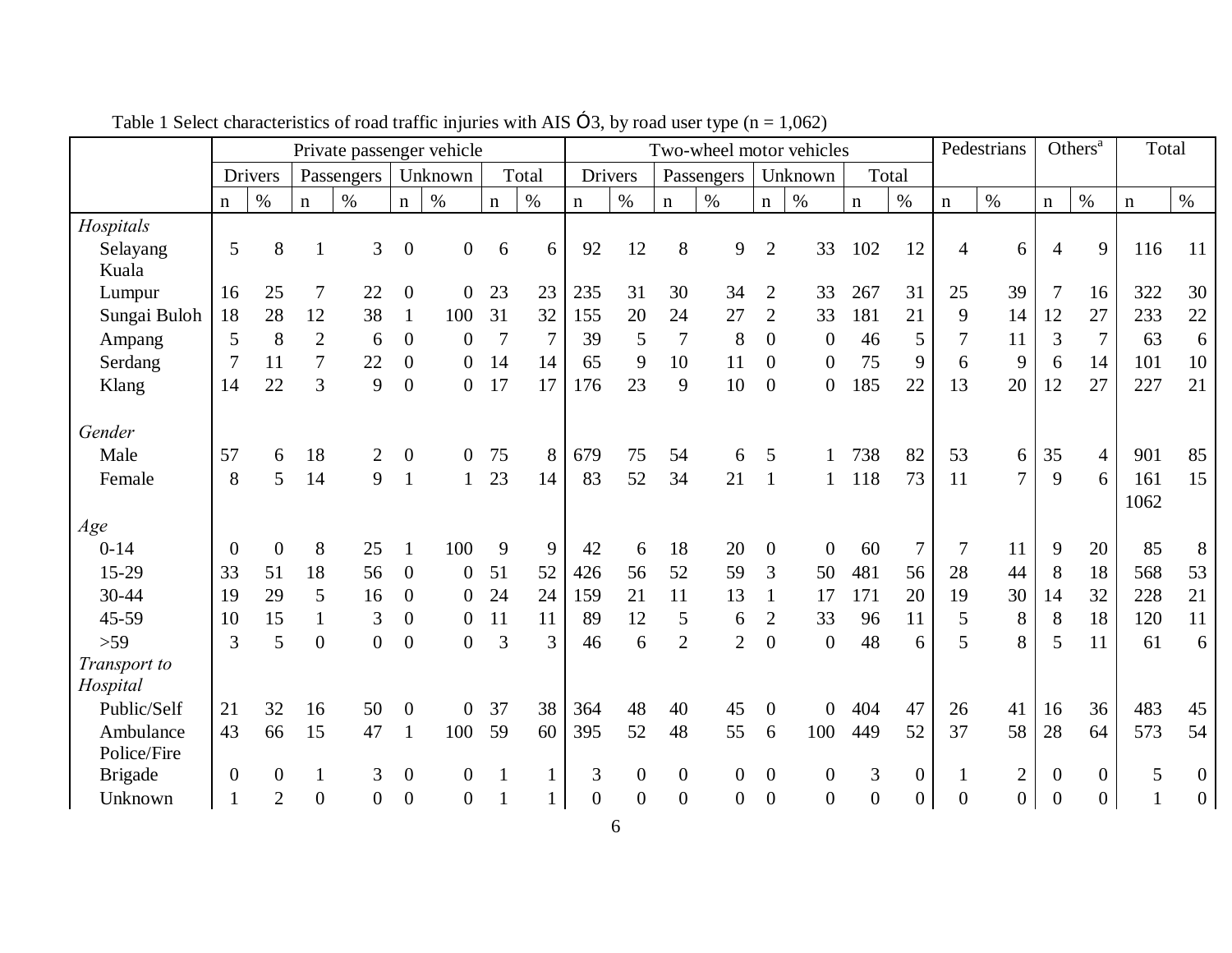|                                                 | Private passenger vehicle |                |                  |                  |                  |                  | Two-wheel motor vehicles |                |                |                |                  |                | Others <sup>a</sup><br>Pedestrians |                  | Total          |                  |                |                  |                |                |                |                  |
|-------------------------------------------------|---------------------------|----------------|------------------|------------------|------------------|------------------|--------------------------|----------------|----------------|----------------|------------------|----------------|------------------------------------|------------------|----------------|------------------|----------------|------------------|----------------|----------------|----------------|------------------|
|                                                 |                           | Drivers        |                  | Passengers       |                  | Unknown          |                          | Total          |                | Drivers        |                  | Passengers     |                                    | Unknown          |                | Total            |                |                  |                |                |                |                  |
|                                                 | $\mathbf n$               | $\%$           | $\mathbf n$      | $\%$             | $\mathbf n$      | $\%$             | $\mathbf n$              | $\%$           | $\mathbf n$    | $\%$           | $\mathbf n$      | $\%$           | $\mathbf n$                        | $\%$             | $\mathbf n$    | $\%$             | $\mathbf n$    | $\%$             | $\mathbf n$    | $\%$           | $\mathbf n$    | $\%$             |
| Number of                                       |                           |                |                  |                  |                  |                  |                          |                |                |                |                  |                |                                    |                  |                |                  |                |                  |                |                |                |                  |
| <i>Injuries</i> <sup>b</sup>                    |                           |                |                  |                  |                  |                  |                          |                |                |                |                  |                |                                    |                  |                |                  |                |                  |                |                |                |                  |
| 1                                               | 12                        | 18             | 5                | 16               | $\boldsymbol{0}$ | $\overline{0}$   | 17                       | 17             | 156            | 20             | 18               | 20             | $\overline{0}$                     | $\boldsymbol{0}$ | 174            | 20               | 8              | 13               | 12             | 27             | 211            | 20               |
| $2 - 3$                                         | 29                        | 45             | 13               | 41               |                  | 100              | 43                       | 44             | 318            | 42             | 17               | 19             | 3                                  | 50               | 338            | 39               | 28             | 44               | 14             | 32             | 423            | 40               |
| $4 - 5$                                         | 18                        | 28             | 7                | 22               | $\boldsymbol{0}$ | $\overline{0}$   | 25                       | 26             | 167            | 22             | 33               | 38             | $\mathbf{1}$                       | 17               | 201            | 23               | 14             | 22               | 12             | 27             | 252            | 24               |
| $>5$                                            | 6                         | 9              | $\tau$           | 22               | $\boldsymbol{0}$ | $\overline{0}$   | 13                       | 13             | 121            | 16             | 20               | 23             | $\overline{2}$                     | 33               | 143            | 17               | 14             | 22               | 6              | 14             | 176            | 17               |
| Number of body<br>region's injured <sup>c</sup> |                           |                |                  |                  |                  |                  |                          |                |                |                |                  |                |                                    |                  |                |                  |                |                  |                |                |                |                  |
|                                                 | 24                        | 37             | 11               | 34               |                  | 100              | 36                       | 37             | 359            | 47             | 39               | 44             | 4                                  | 67               | 402            | 47               | 52             | 81               | 23             | 52             | 513            | 48               |
| $\overline{2}$                                  | 31                        | 48             | 9                | 28               | $\overline{0}$   | $\overline{0}$   | 40                       | 41             | 276            | 36             | 31               | 35             | $\overline{2}$                     | 33               | 309            | 36               | 11             | 17               | 11             | 25             | 371            | 35               |
| 3                                               | 8                         | 12             | 8                | 25               | $\boldsymbol{0}$ | $\overline{0}$   | 16                       | 16             | 91             | 12             | 16               | 18             | $\overline{0}$                     | $\boldsymbol{0}$ | 107            | 13               | 1              | $\overline{2}$   | 7              | 16             | 131            | 12               |
| $\overline{4}$                                  | $\overline{2}$            | $\mathfrak{Z}$ | $\overline{4}$   | 13               | $\boldsymbol{0}$ | $\boldsymbol{0}$ | 6                        | 6              | 33             | 4              | $\mathbf{1}$     |                | $\boldsymbol{0}$                   | $\overline{0}$   | 34             | $\overline{4}$   | $\mathbf{0}$   | $\boldsymbol{0}$ | $\overline{2}$ | 5              | 42             | $\overline{4}$   |
| $\times$ 5                                      | $\Omega$                  | $\overline{0}$ | $\overline{0}$   | $\boldsymbol{0}$ | $\boldsymbol{0}$ | $\overline{0}$   | $\overline{0}$           | $\Omega$       | $\overline{3}$ | $\Omega$       | 1                |                | $\Omega$                           | $\overline{0}$   | $\overline{4}$ | $\Omega$         | $\theta$       | $\Omega$         |                | $\overline{2}$ | 5              | $\overline{0}$   |
| ISS <sup>d</sup>                                |                           |                |                  |                  |                  |                  |                          |                |                |                |                  |                |                                    |                  |                |                  |                |                  |                |                |                |                  |
| $1 - 15$                                        | 50                        | 77             | 20               | 63               |                  | 100              | 71                       | 72             | 656            | 86             | 75               | 85             | 4                                  | 67               | 735            | 86               | 49             | 77               | 35             | 80             | 890            | 84               |
| $16 - 25$                                       | 12                        | 18             | 10               | 31               | $\overline{0}$   | $\boldsymbol{0}$ | 22                       | 22             | 92             | 12             | 12               | 14             | 2                                  | 33               | 106            | 12               | 11             | 17               | 8              | 18             | 147            | 14               |
| 26-40                                           | $\overline{2}$            | 3              | $\mathfrak{2}$   | 6                | $\boldsymbol{0}$ | $\boldsymbol{0}$ | $\overline{4}$           | $\overline{4}$ | 10             |                |                  |                | $\overline{0}$                     | $\mathbf{0}$     | 11             | $\mathbf{1}$     | 4              | 6                |                | $\overline{2}$ | 20             | $\mathbf{2}$     |
| $41 - 66$                                       |                           | $\mathbf{2}$   | $\boldsymbol{0}$ | $\overline{0}$   | $\boldsymbol{0}$ | $\overline{0}$   |                          |                | 3              | $\overline{0}$ | $\overline{0}$   | $\overline{0}$ | $\mathbf{0}$                       | $\mathbf{0}$     | 3              | $\boldsymbol{0}$ | $\mathbf{0}$   | $\overline{0}$   | $\Omega$       | $\Omega$       | $\overline{4}$ | $\boldsymbol{0}$ |
| 67-75                                           | $\Omega$                  | $\overline{0}$ | $\mathbf{0}$     | $\overline{0}$   | $\overline{0}$   | $\overline{0}$   | $\overline{0}$           | $\theta$       |                | $\overline{0}$ | $\boldsymbol{0}$ | $\Omega$       | $\theta$                           | $\overline{0}$   |                | $\Omega$         | $\overline{0}$ | $\Omega$         | $\Omega$       | $\Omega$       |                | $\boldsymbol{0}$ |
| Total                                           | 65                        | 100            | 32               | 100              |                  | 100              | 98                       | 100            | 762            | 100            | 88               | 100            | 6                                  | 100              | 856            | 100              | 64             | 100              | 44             | 100            | 1062           | 100              |

a Others include lorry, bicycle, bus and unknown

b, c<sub>Includes</sub> severe and non-severe injuries

<sup>d</sup>Injury Severity Score for road crash victims with at least one severe injury (AIS  $\times$  3) only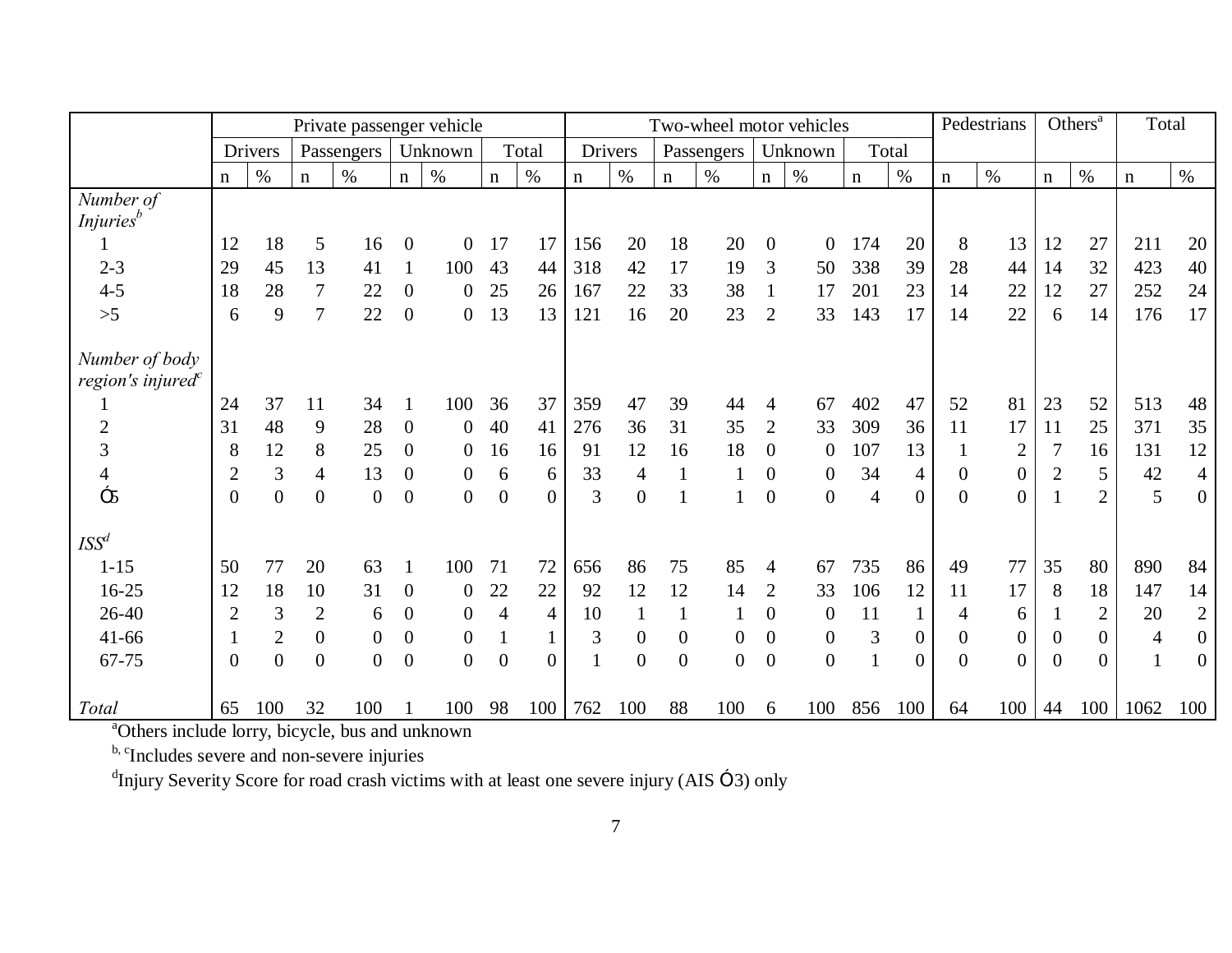#### **Passive safety (seatbelt)**

Non parametric Mann-Whitney test was conducted to see if the ISS differs between road crash victims who were using seatbelt and those who were not. Based on the results, at 5% confidence level (Mann-Whitney U = -2.199, p-value = 0.028), it is concluded that there is a significant difference in the ISS of those who had used seatbelt in their passenger vehicles. Those who were using a seatbelt have lower mean rank, indicating that those who were using a seatbelt have lower ISS as compared to those who were not.

|            | Ranks        |     |        |        |  |  |  |
|------------|--------------|-----|--------|--------|--|--|--|
|            |              |     | Mean   | Sum of |  |  |  |
|            | Seatbelt use | n   | Rank   | Ranks  |  |  |  |
| <b>ISS</b> | ves          | 375 | 331.68 | 124380 |  |  |  |
|            | no           | 312 | 358.81 | 111948 |  |  |  |
|            | Total        |     |        |        |  |  |  |

Table 2 Mann-Whitney test for seatbelt use

#### **Passive safety (helmet)**

Non parametric Mann-Whitney test was conducted to see if the ISS differs between those who were using a helmet and those who were not. Based on the results, at 5% confidence level (Mann-Whitney U =  $-3.756$ , p-value = 0.0001), it is concluded that there is a significant difference in the ISS of those who were using a helmet. Victims who were using a helmet have a lower mean rank, indicating that those who were using a helmet have a lower ISS compared to those who were not.

Table 3 Mann-Whitney test for helmet use

|            | Ranks      |      |         |             |  |  |  |
|------------|------------|------|---------|-------------|--|--|--|
|            |            |      | Mean    | Sum of      |  |  |  |
|            | Helmet use | n    | Rank    | Ranks       |  |  |  |
| <b>ISS</b> | ves        | 7644 | 4304.83 | 32906129.50 |  |  |  |
|            | no         | 1027 | 4567.99 | 4691326.50  |  |  |  |
|            | Total      | 8671 |         |             |  |  |  |

#### **Injury severity score by road users**

Table 4 below describes the summary of the statistics for three main road users. Looking at the most frequent (mode) ISS, all three road users have the same ISS of 9. The same pattern with the median shows that 50% of all cases involving the three types of road users have the ISS of 10, for both below and above. 75% of passenger car occupants had ISS of 16 and below. The maximum ISS for car occupants is 41. Interquartile range shows that 50% of private passenger vehicle occupants had ISS in the range of 9 to 16.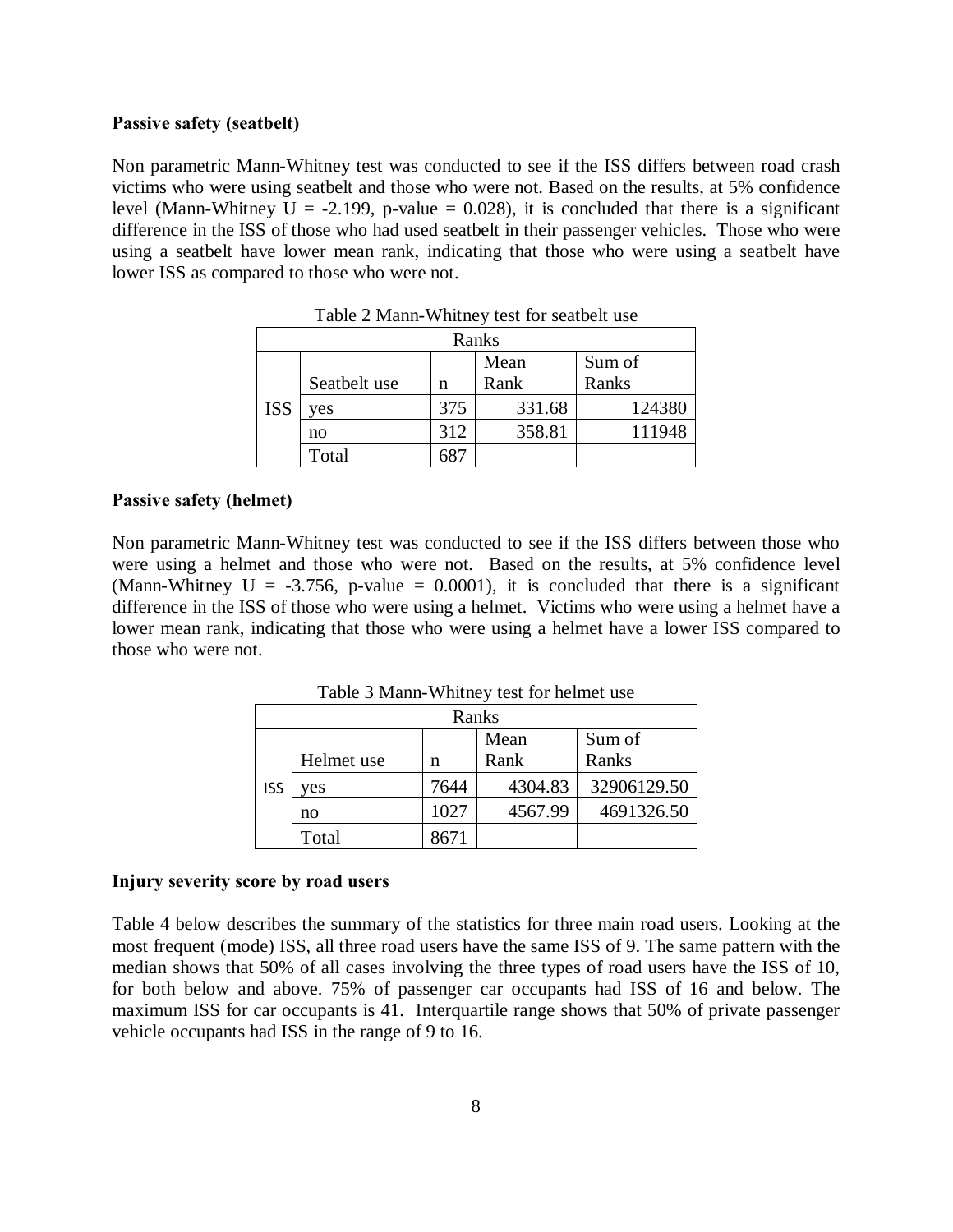| Road user                  | $\frac{1}{2}$<br>Private passenger vehicle | Motorcycle     | Pedestrian     |
|----------------------------|--------------------------------------------|----------------|----------------|
| $\mathbf n$                | 98                                         | 861            | 64             |
| Mean                       | 13.08                                      | 11.42          | 12.97          |
| Variance                   | 40.376                                     | 28.113         | 48.32          |
| Standard deviation         | 6.354                                      | 5.302          | 6.951          |
| Minimum                    | $\theta$                                   | $\theta$       | $\overline{2}$ |
| Maximum                    | 41                                         | 75             | 38             |
| $1st$ quartile (25%)       | 9                                          | 9.00           | 9              |
| Median                     | 10                                         | 10.00          | 10             |
| $3rd$ quartile (75%)       | 16                                         | 13.00          | 14             |
| <b>Interquartile Range</b> | $\overline{7}$                             | $\overline{4}$ | 5              |
| Mode                       | 9                                          | 9              | 9              |

Table 4 ISS summary of road users

For motorcycles, the mean ISS is slightly lower (11.42, standard deviation 5.302). 75% had ISS of below 13 and 50% of pillion-riders had ISS of 9 to 13. Looking at Figure 1 below, the boxplot for motorcyclist has a lot of outlier points. These points represent severely injured victims, with ISS more than 20, which warrant for another research to look at the injury characteristics.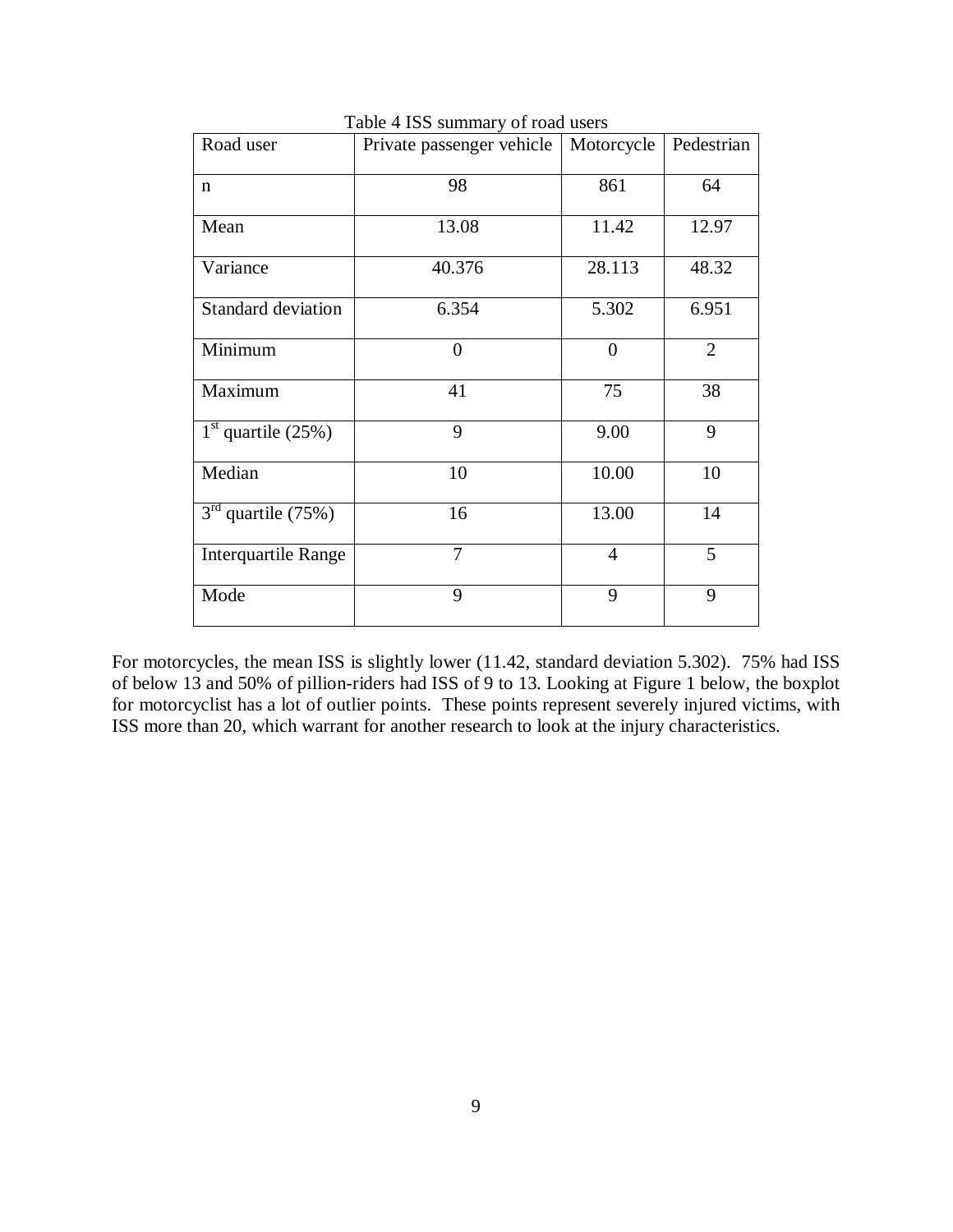

Figure 1 Box-plot for road user type

### **Motorcycle (n = 861)**

Motorcycle represents the biggest sample in this study (80.6%). Majority of the motorcyclists involved in road crashes came from the age group 16-20 (26.23%) and followed by those who are 21-25 years old (23.5%). Most of the accidents experienced by motorcyclists occurred between 1600 ó 2000 h.

A closer look on severe injury patterns suffered by motorcyclists reveals that severe injuries were concentrated at the lower extremity region of the body (43.4%), followed by the head (42.8%), thorax  $(10.9\%)$ , abdomen  $(1.4\%)$ , upper extremity  $(0.9\%)$ , spine  $(0.4\%)$ , face  $(0.1\%)$ , neck (0.1%) and external/other (0.1%). Mayou and Bryant (2003) also reported lower extremity as the most frequent part of body injured for motorcyclists. At the lower extremity region, severe injuries frequently occurred at the skeletal structure (99%) and 24.15% from them were shaft femur fracture.

Whereas for injuries to the head region, 81% happened to the internal organs, 15% to the skeletal structure and followed by the whole area (2%) and concussive injuries (2%). It was found out that 26.9% from injuries to the internal organs were inflicted to the cerebrum part; specifically injuries to the subdural hematoma. In addition, Wyatt et al. (1999) indicate in his study that despite helmet use, the head and neck was the most severely injured region in those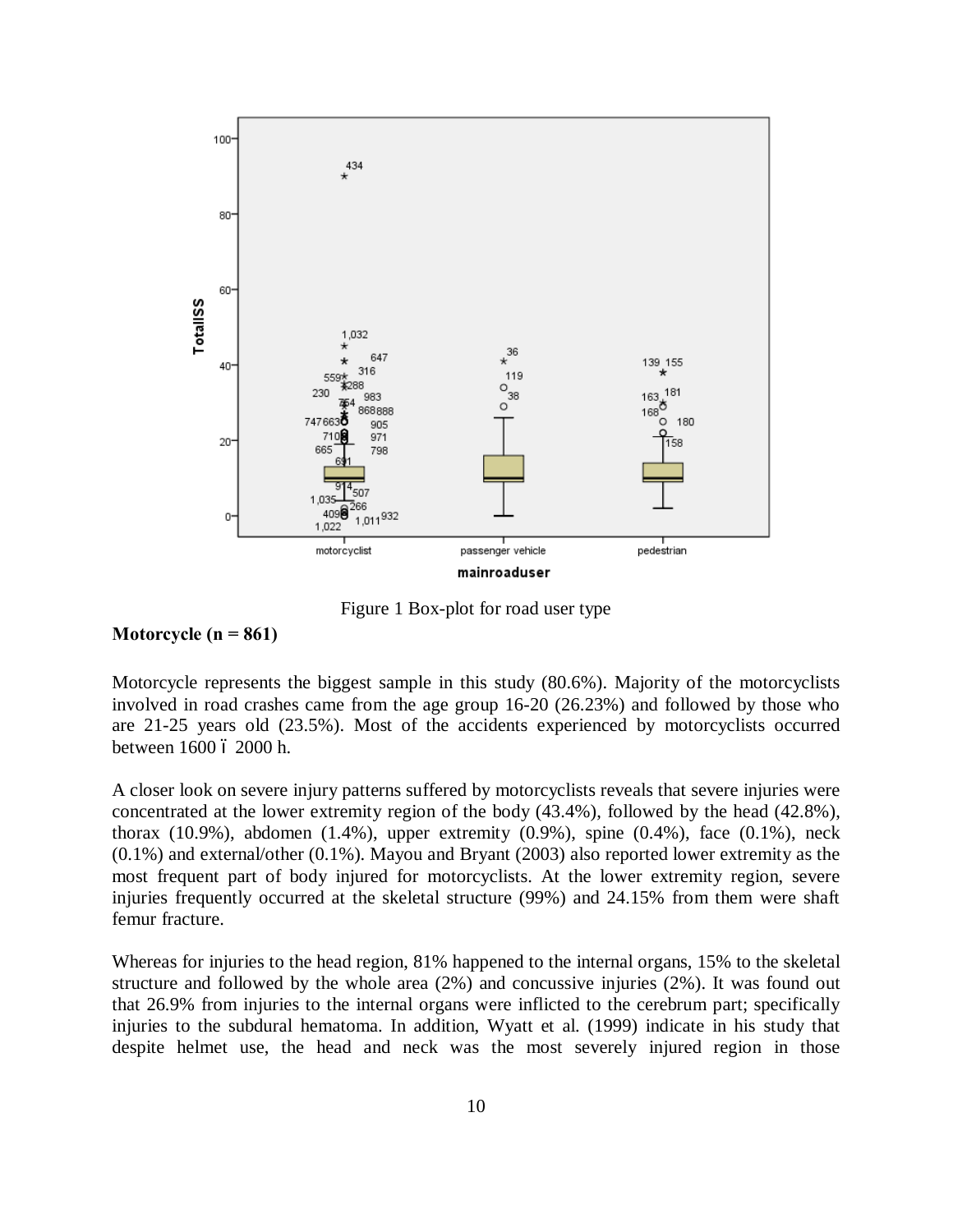motorcyclists who died with potentially survivable injuries. Head injury is also the most common specific injury for children (Adesunkanmi, 2000).



Figure 2 Breakdown of severe injuries suffered by motorcyclist

### **Private passenger vehicle (n = 98)**

Private passenger vehicle in this study is defined as cars or vans and they represent a total of 8.87% of the total study sample. Demographic analysis shows that the age group of 21 6 25 years old were the majority  $(22.94\%)$ ; followed by the age group of 26  $\acute{o}$  30 years old  $(18.57\%)$ . Road crashes experienced by these road users frequently occurred during  $1600$  ó  $2000$  h ( $16.83\%$ ).

Injury patterns of these road users show that the majority of severe injuries occurred at the head region (38.9%), followed by the lower extremity (35.7%), thorax (19.1%), abdomen (4%), spine (0.8%) neck (0.8%), upper extremity (0.8%) with no severe injury to the face and external/other region as shown in Figure 3 below.

Severe injuries to the head region specifically occurred to the internal organs (73.5%), followed by nerves, cranial (16.3%), concussive injury (8.2%) and the whole head area (2%). Within the internal organs, 100% of the injuries occurred to the cerebrum areas with a majority of it (19%) to the subdural hematoma. Other studies conducted have also found that head is the most frequent part of body injured for private vehicle occupants (Eid et al., 2009; Weninger & Hertz, 2007; Langley & Marshall, 1994).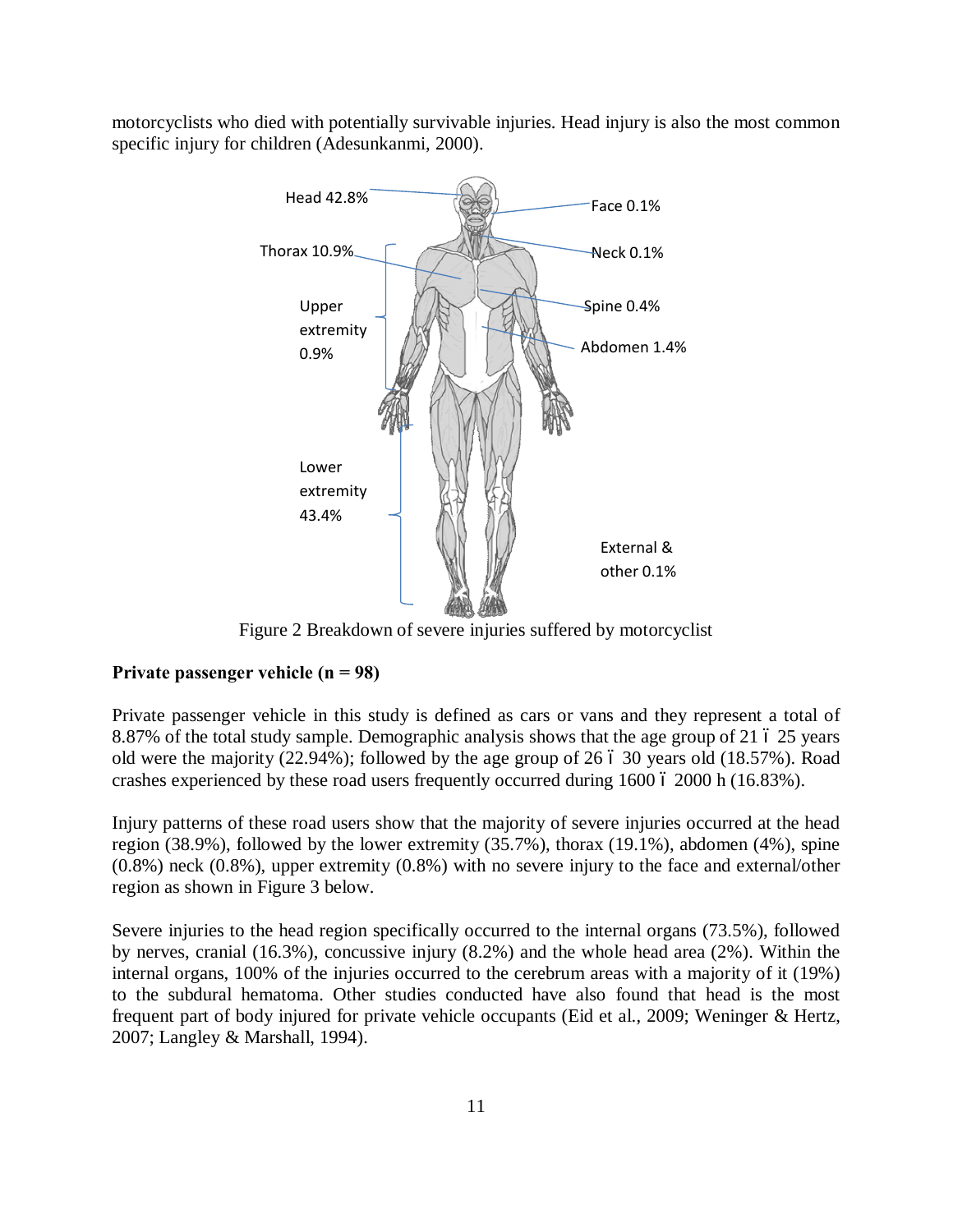

Figure 3 Breakdown of severe injuries suffered by private vehicle passengers

## Pedestrian  $(n = 64)$

Pedestrian road traffic injuries studied in this research represent 3.99% from the total sample. Majority of the pedestrians involved in road crashes came from the young adult by age group of 21  $6$  25 (18.34%) and followed by the age group 16  $6$  20 (13.05%). Mayou and Bryant (2003) in their study however found pedestrian road user group were older as compared to other road user group with mean age of 33.5 and standard deviation of 14.3. Time of injury occurrence was mostly from 1600 6 2000 h (21.52%).

Looking at parts of body injured, shows a majority of severe injuries to the head region (50.9%), followed by lower extremity (30.2%), thorax (16%), spine (1.9%) and face with 0.9%. Arregui-Dalmases et al. (2010) and Wong et al. (2002) also reported head as the most frequent part of body injured, but the order of lower extremities and thorax as the second most frequent body region injured varies between the studies. Figure 4 below shows the region of severe injury suffered by pedestrians.

Looking at the specific structure of the head region, pedestrians frequently suffer injuries to the internal organs (75.9%), and this is followed by the nerves, cranial (11.1%), whole area (9.3%) and concussive injuries with 3.7%. whereas when looking at the internal organs, 75.9% injuries occurred at the cerebrum area and 25% of injuries to the cerebrum were suffered by the subdural hematoma.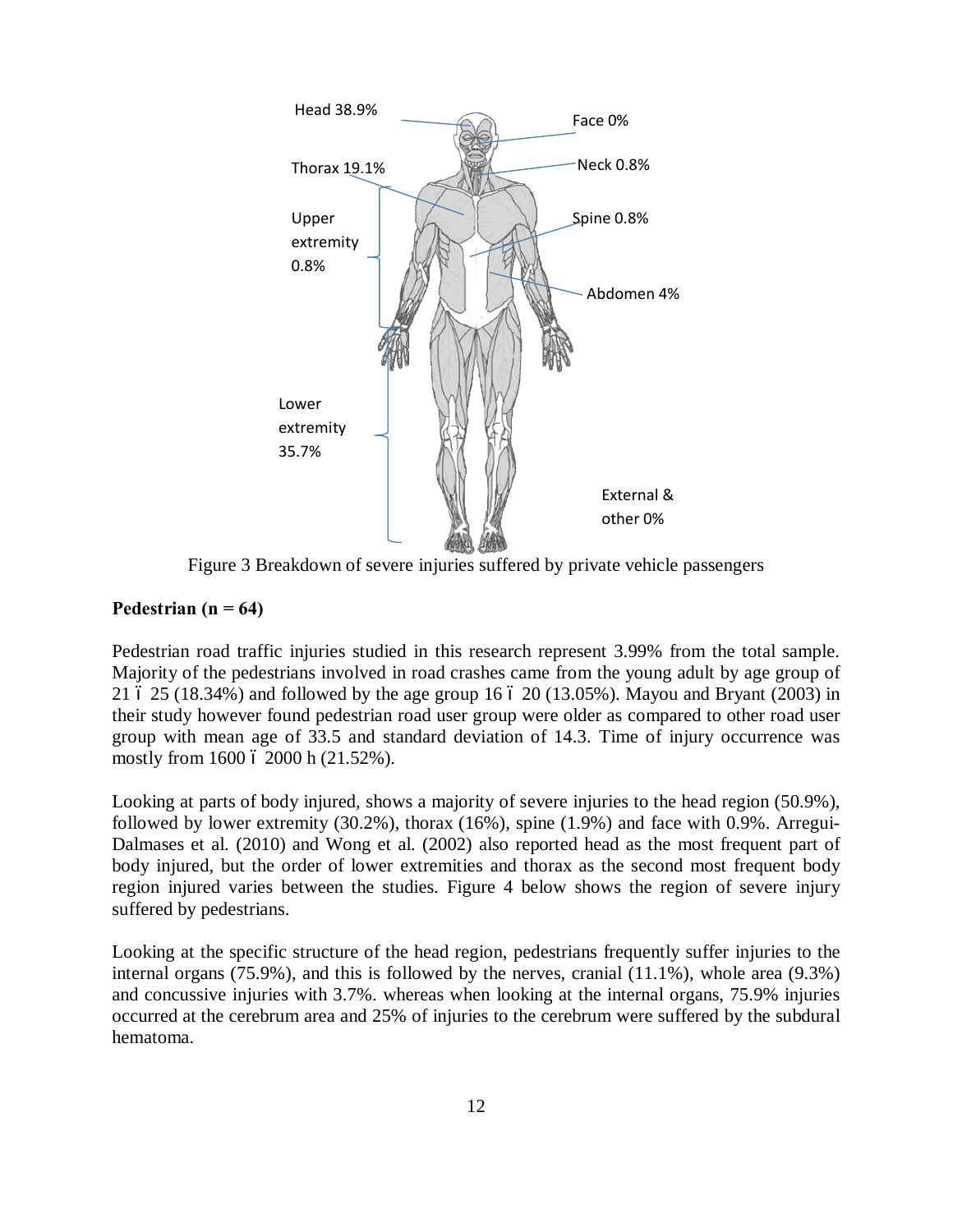

Figure 4 Breakdown of severe injuries suffered by pedestrians

## **Differences in ISS score between road users by using Kruskal-Wallis test**

Kruskal-Wallis one-way analysis of variance by ranks was conducted. It tests the null hypothesis that multiple independent samples come from the same population. Results showed that all the ISS for the three road users groups does not come from the same population (Chi- square value = 16.23, p-value = 0.0001) meaning, there are differences in the ISS for the three main road user groups. From the Mann-Whitney test conducted, it was discovered that there is a difference between the ISS of motorcyclists and those of the passenger vehicle drivers and occupants  $\alpha$ . However, there is no significant difference between motorcyclists and pedestrians, and also among pedestrians and passenger vehicle occupants.

| THERE Is a value for typiant while the rest of<br>$-v.v.v.$ |              |            |  |  |  |
|-------------------------------------------------------------|--------------|------------|--|--|--|
|                                                             | Motorcyclist | Pedestrian |  |  |  |
| Pedestrian                                                  | 0.380        |            |  |  |  |
| Private Passenger vehicle                                   | $0.0001*$    | 0.157      |  |  |  |

Table 5 P-value for Mann-Whitney test  $(-0.05)$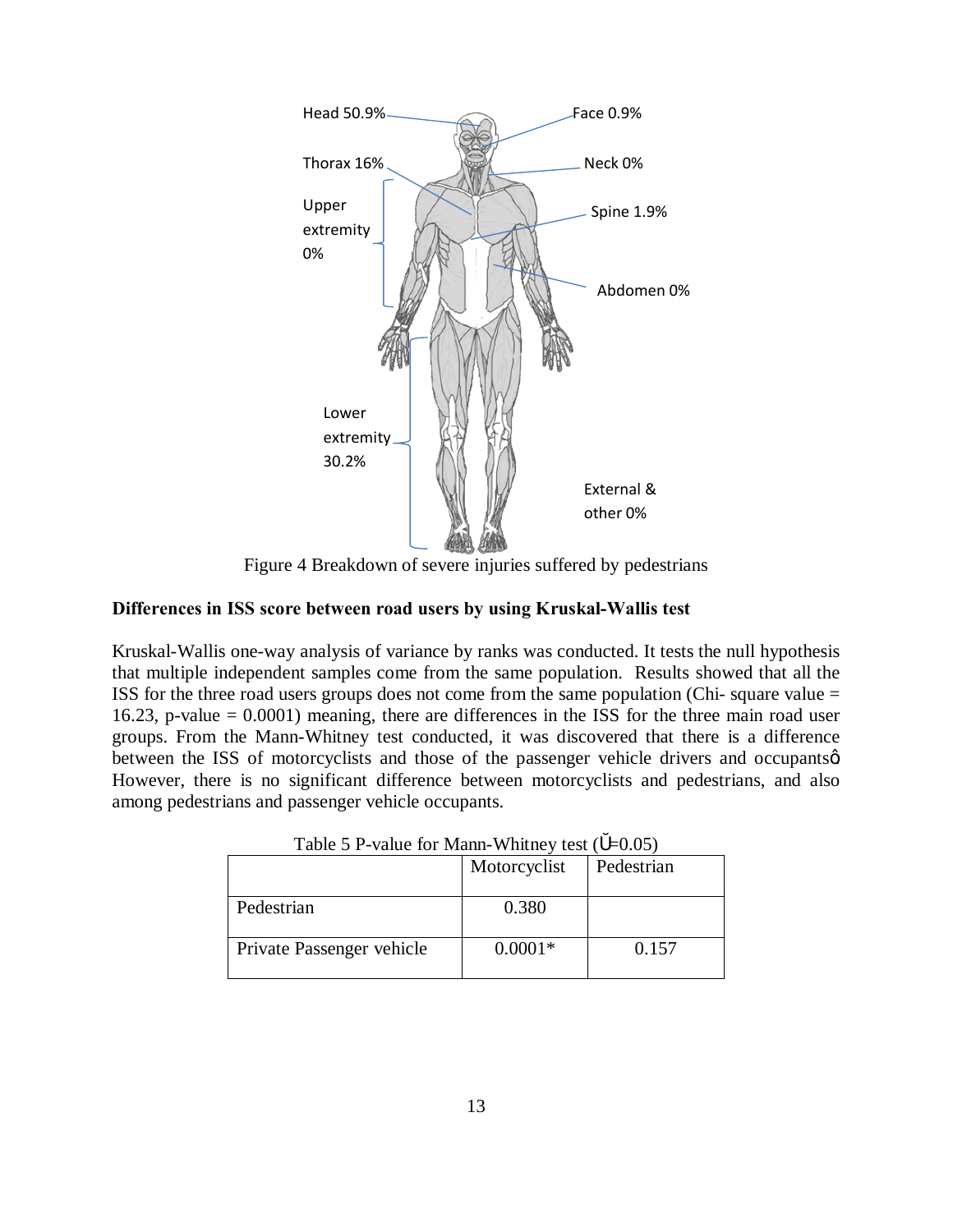|            | Road User Type               | n    | Mean Rank |
|------------|------------------------------|------|-----------|
| Total      | Motorcycle                   | 872  | 513.18    |
| <b>ISS</b> | Private passenger<br>vehicle | 119  | 626.05    |
|            | Pedestrian                   | 64   | 547.67    |
|            | Total                        | 1055 |           |

Table 6 Mean Rank of ISS by type of road user

### Table 7 Test Statistics<sup>a</sup>

|             | <b>Total ISS</b> |
|-------------|------------------|
| Chi-Square  | 16.233           |
| df          |                  |
| Asymp. Sig. | .000             |

a. Kruskal Wallis Test

### **DISCUSSIONS**

This study provides information about the demographic profiles and patterns of road traffic injuries by type of road user. The main profile is internal organ injuries in the head region, repeated in all groups, although with some variations. By examining severe injuries in detail only, the study helps to quantify the magnitude of threat to life faced by all road users.

Motorcyclists suffer lower extremity injuries more frequently as compared to other road users with the head being the body part that is the most frequently injured. On the other hand, private passenger vehicle occupants have a higher tendency to suffer thorax and abdominal injuries as compared to motorcyclists and pedestrians. Pedestrians on the other hand have a higher frequency of suffering head injuries, followed by those to the lower extremity.

Out of the three main road user groups, motorcyclists have the highest involvement in road crashes in Malaysia, with 80.62% of the total victims in the study area, followed by private passenger vehicles (9.2%) and pedestrians (6%). Looking at victims who had AIS score  $>=3$ , 80% of them suffered at least two injuries or more, but only 17% had more than three parts of body injured. On ISS, 84% had ISS of less than 15, while 16% had ISS of 16 and above. 121 motorcyclist had ISS 16 and above, warranting a niche area of research on the injuries sustained.

On the differences of ISS across road users, motorcyclists have lower ISS compared to passenger vehicle occupants and pedestrians. There is a significant difference between motorcyclists and private vehicle passengers, but no significant difference between motorcyclists and pedestrians. There is no significant difference also between private vehicle passengers and pedestrians.

On the issue of safety device, there is a significant differences on the ISS for both who wear seatbelt and helmets. Safety device is proven in reducing injuries as indicated in the Mann-Whitney test for both motorcyclists and passenger vehicle occupants.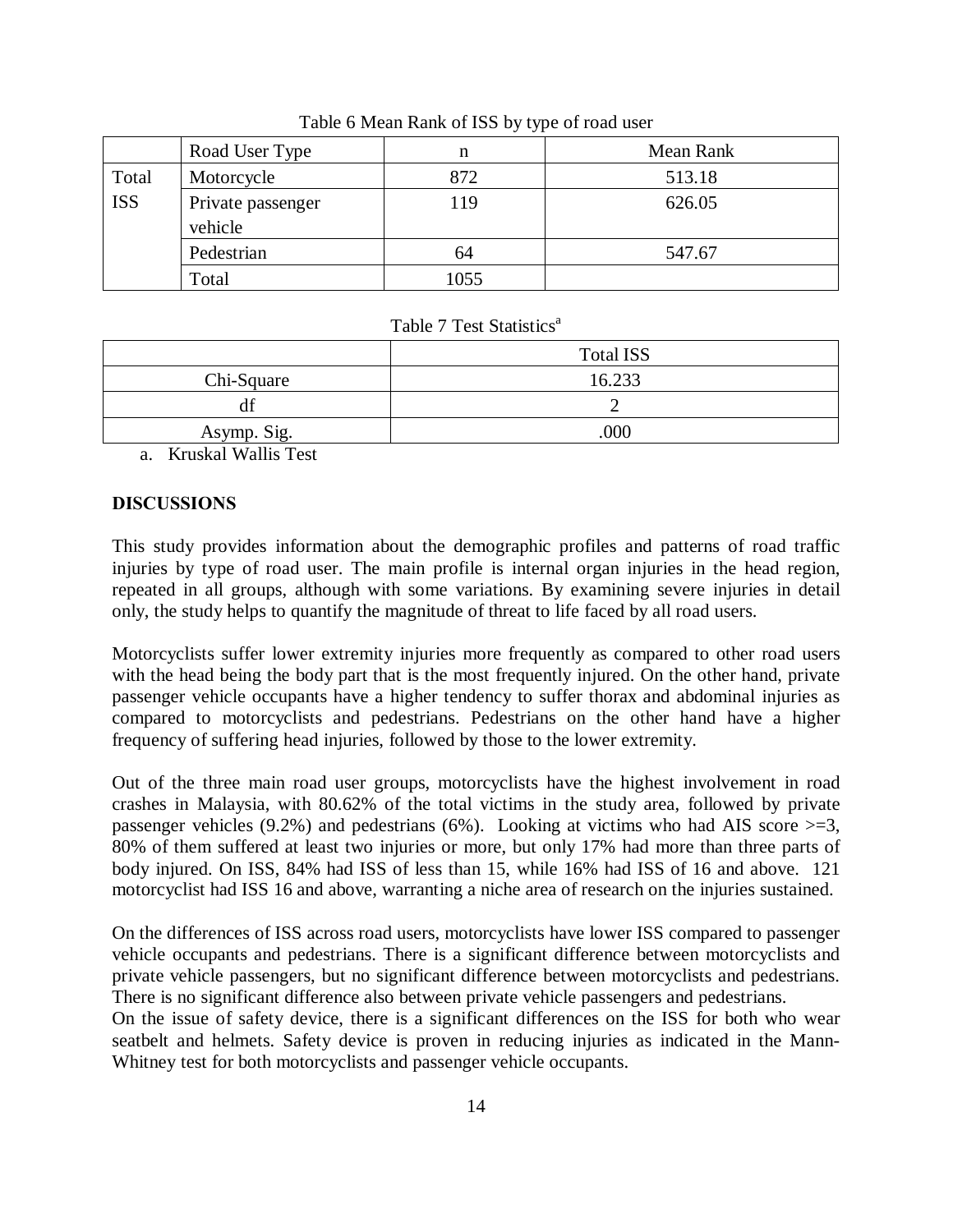Limitation of the study are the lack of information about the circumstances of the road crash i.e. side impact collision, head-on, or rear end. These information are important in order to fully understand the factors influencing the part of body regions injured and will help to study its relation with injuries and the severity that the collisions may cause. As data for this study was only collected at the hospital, this information would be difficult to collect.

### **CONCLUSIONS**

In conclusion it is evident that there are underlying common injury patterns suffered by each road crash victim. Previous studies on this topic as presented throughout this paper have shown the similarity in injury patterns around the globe. Information on injuries as obtained in this study will also would allow researchers and engineers to further understand the body region and type of injuries normally suffered by each type of road user. The findings from this study should be taken into account when designing for new vehicles to mitigate or minimize the injury impact of road crashes not only for the occupants, but by also considering the pedestrians. Vulnerable regions of the human body, especially the head, should be paid more attention to when designing safety devices. In addition to this, this information would also be valuable for the appropriate design of prevention strategies that are specific to each type of road user, and assignment of resources for pre-hospital emergency services and also to help to better prepare hospitals for immediate treatment of severely injured road crash victims.

### **ACKNOWLEDGEMENT**

The authors would like to thank the Clinical Research Centre (CRC), the staff of emergency departments from Hospital Kuala Lumpur, Hospital Tengku Ampuan Rahimah Klang, Hospital Sungai Buloh, Hospital Ampang, Hospital Serdang and Hospital Selayang and all others involved either directly or indirectly in this study for their constant support and encouragement while this study was conducted.

## **REFERENCES**

Adesunkanmi, A.R.K., Oginni, L.M., Oyelami, O.A., Badru, O.S. (2000) Road traffic accidents to African children: assessment of severity using the Injury Severity Score (ISS). *International*  Journal of The Care of The Injured 31, 225 6 228.

Arajarvi, E. (1988). A Retrospective Analysis of Chest Injuries In 280 Seat Belt Wearers. Accident Analysis and Prevention, 20, 251 6 259.

Arregui-Dalmases, C., Lopez-Valdes, C.A., Segui-Gomez, M., (2010) Pedestrian Injuries in Eight European Countries: An Analysis of Hospital Discharge Data. *Accident Analysis and Prevention 42*, 1164 - 1171

Baker, S.P., OgNeill, B., Ginsburg, M.J., Li, G. (1992) *the Injury Fact Book.*  $2^{nd}$  *Edition*. New York: Oxford University Press.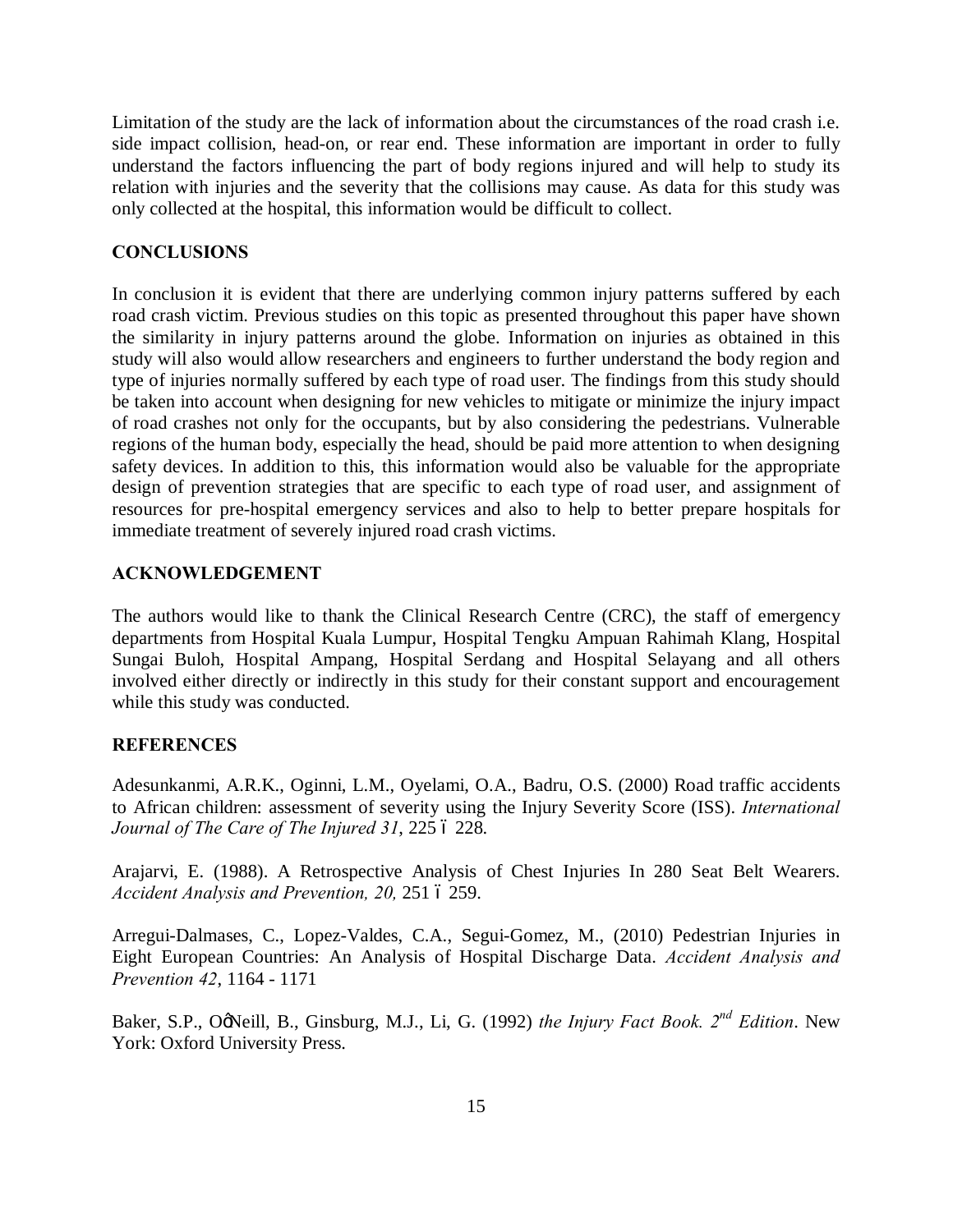Baker, S.P., OgNeill, B., Haddon Jr., W., Long, J.B., (1974) The Injury Severity Score: A Method For Describing Patients With Multiple Injuries And Evaluating Emergency Care. J. Trauma 14, 187 ó 196.

Eid, H.O., Barss, P., Adam, S.H., Torab, F.C., Lunsjo, K., Grivna, M., Abu-Zidan, F.M., (2009) Factors affecting anatomical region of injury, severity, and mortality for road trauma in a highincome developing country: Lessons for prevention. *Int. J. Care Injured 40*, 703 6 707.

Gennarelli, T.A., Wodzin, E. (2008) The Abbreviated Injury Scale 2005 update 2008. Barrington: Association for the Advancement of Automotive Medicine.

Global status report on road safety: time for action. Geneva, World Health Organization, 2009. Available at URL: http://whqlibdoc.who.int/publications/2009/9789241563840 eng.pdf. [Accessed January 10, 2011].

Gururaj, L, S. V., Rayan, A. B., Rot, A. C., Amarnath, J, A., (2008). *Bengaluru Injury / Road Traffic Injury Surveillance Programme: A feasibility study.* Bengaluru: NIMHANS.

Hashim, H. H., & Syed Mohamed Rahim, S. A. (2009). The Construction of Road Accident Analysis and Database System in Malaysia. *4th IRTAD Conference* (pp. 236-237). Seoul: IRTAD

Holder, Y., Peden, M., Krug, E., Lund, J., Gururaj, G., & Kobusingye, O. (2001). *Injury Surveillance Guidelines.* Geneva: World Health Organization.

Langley, J., Marshall, S.W. (1994). The Severity of Road Traffic Crashes Resulting in Hospitalization in New Zealand. *Accident Analysis and Prevention, 26(4), 549 6 554.* 

Lindqvist, K.S. (1991). Epidemiology of Traffic Accidents in A Swedish Municipality. *Accident Analysis and Prevention, 23(6), 509 6 519.* 

Linn, S. (1995). The Injury Severity Score 6 Importance and Uses. *AEP*, 5, 440 6 446

Mayou, R., Bryant, B. (2003). Consequences of Road Traffic Accidents for Different Type of Road User. *International Journal of The Care of The Injured, 34, 197 6 202.* 

McKenzie, K., Enraght-Moony, E., Harding, L., Walker, S., Waller, G., & Chen, L. (2008). Coding external causes of injuries: Problems and solutions. *Accident Analysis and Prevention*, 714-718.

Newgard, C.D. (2008). Defining the coldero crash victim: The relationship between age and serious injury in motor vehicle crashes. *Accident Analysis and Prevention 40*, 1498 ó 1505.